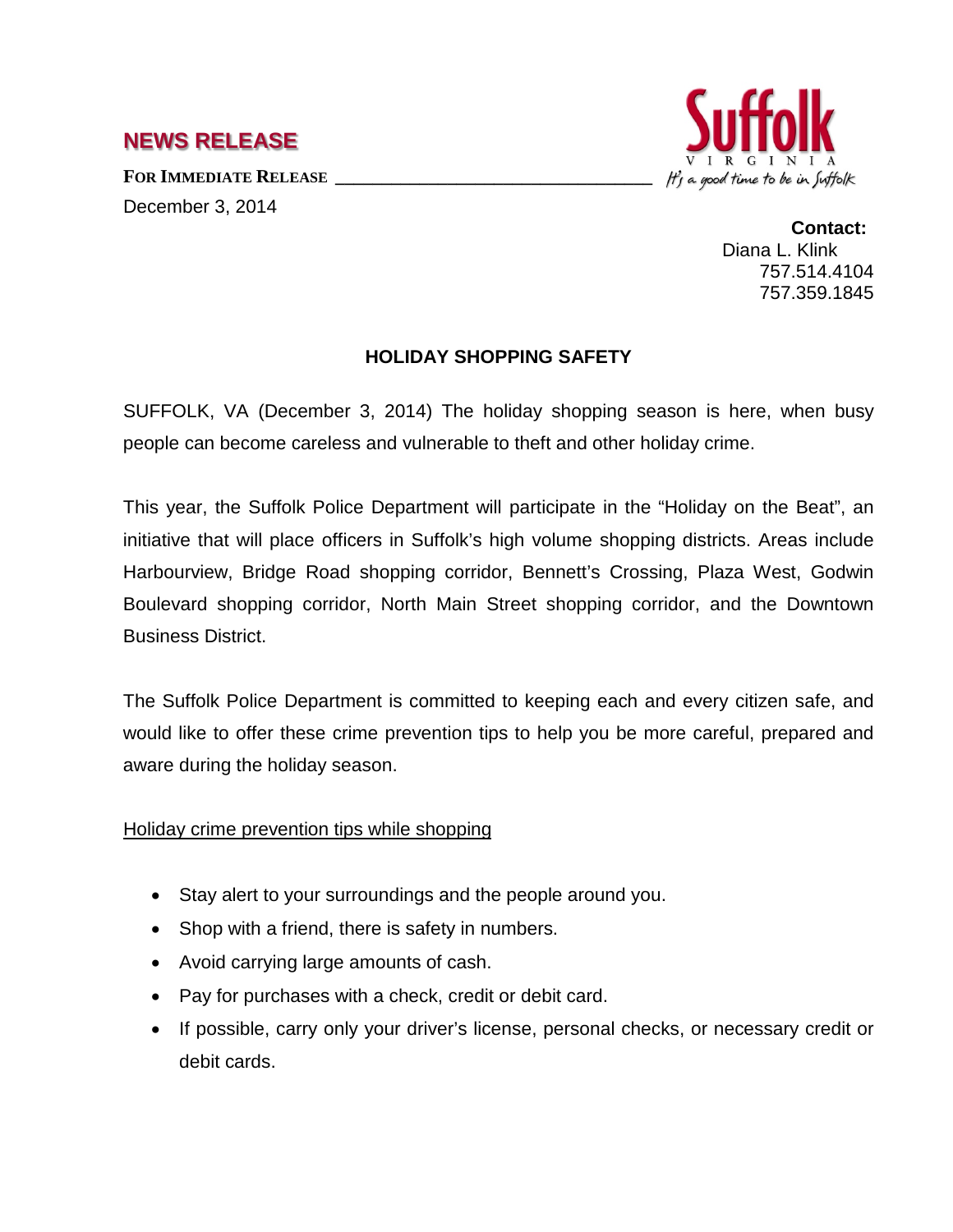- If you must carry a purse, do not wrap the straps around your arms or shoulders. Carry a clutch purse tightly under your arm or wear a fanny pack.
- Do not carry a wallet in a back pocket. It should be placed in a front pocket of your pants for safety.
- Be alert that crooks look for the "high dollar" shopping bags with your purchases. When possible, slip bags/purchases in a plain nondescript bag.
- Watch purchases while eating in mall food courts; bags can easily be switched or taken.
- Educate your children about what to do if they are lost as well as "Stranger Danger".
- Don't overburden yourself with too many packages. Use store's package pick-up.
- Have your car keys ready in hand before leaving the store.
- If you do return to your vehicle to unload purchases, place them in the trunk of the vehicle.
- Try not to shop until the store closes. Remember, fewer people are present at this time

## Holiday crime prevention tips for parking lots

- Shop early and leave early to avoid evening darkness.
- Park in a high visibility area and check for lighting in case you leave during hours of darkness.
- If at all possible, try not to park next to a vehicle with dark, tinted windows.
- Prior to arriving at the shopping center, lock all your valuables in the trunk of your vehicle.
- Leave the store with others, not alone.
- Ask security to escort you to your vehicle if you feel uncomfortable.
- Walk briskly, confidently, and directly through the parking lot. Be cautious of people handing out fliers or asking questions in the parking area.
- Watch for people who may be following you. This can occur inside as well as outside. If you suspect someone following you, report it to security immediately.

## Holiday crime prevention tips at home